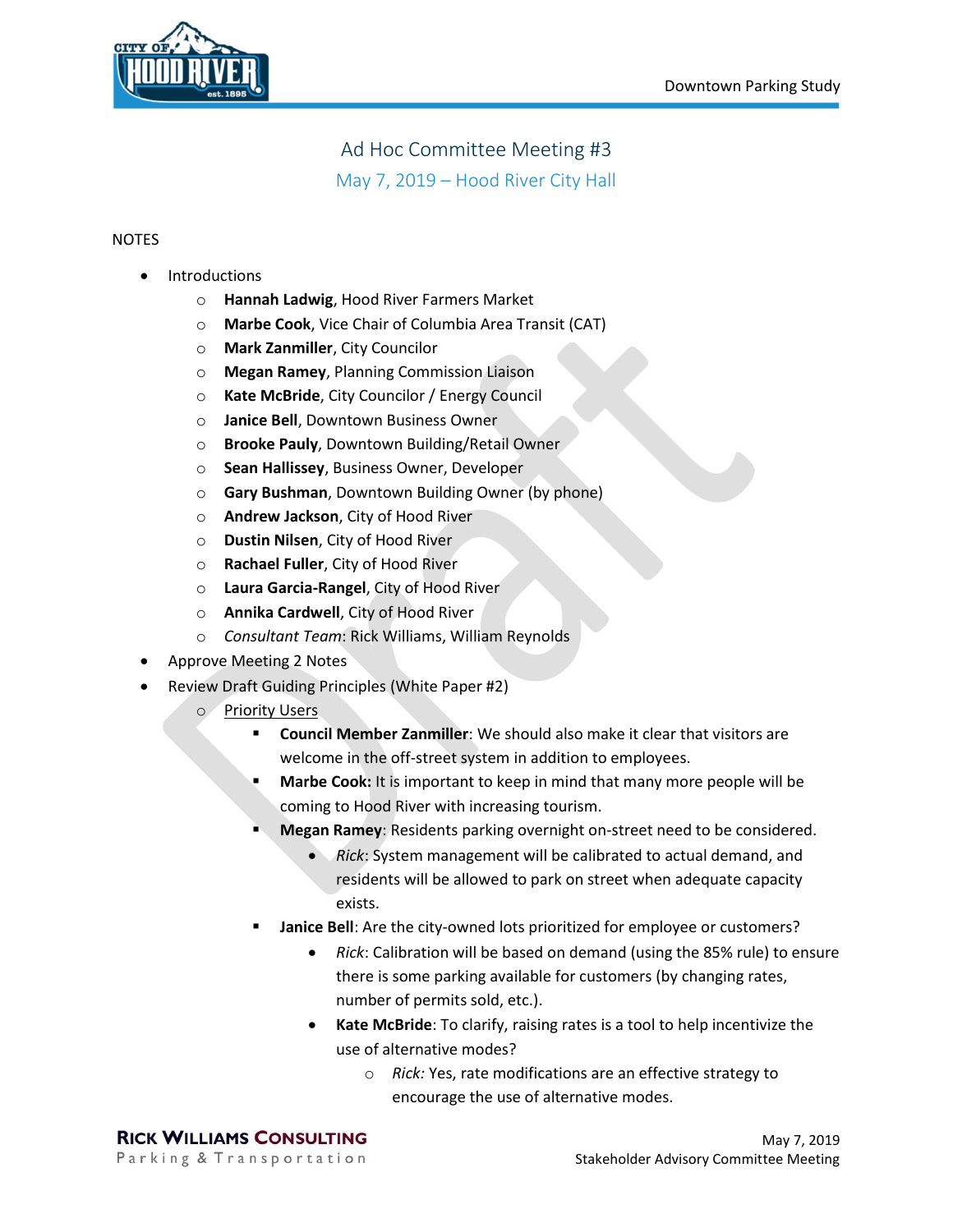

- Janice Bell: Do these Guiding Principles assume that long-term on-street permits go away?
	- *Rick*: Yes, based on these Guiding Principles, on-street parking is prioritized for customers, suggesting that *long-term on-street* permits should be phased out as occupancies exceed 85%.
- **Council Member Zanmiller**: The goal is not to eliminate employee parking demand in Downtown though, correct?
	- *Rick*: Forecasting future demand will help identify future needs for employee parking (after considering growth, demand management strategies, etc.)
- **Council President McBride**: What about seasonality? Do we calibrate to just the peak 6 weeks?
	- *Rick*: This depends on Hood River's desire and capacity to more actively manage the system. Some cities calibrate to the peak season and apply rates/strategies year-round. Alternatively, rates and strategies can be based on the peak season and the non-peak season.
- **Dustin Nilsen**: Could we just program meters to peak and off peak and have rate adjustments happen automatically?
	- *Rick*: Yes, but it will be important to effectively communicate seasonal changes to the public.
- o Active Capacity Management
	- **Megan Ramey:** Off-street public lots are already full, year-round.
		- *Rick*: Using the Guiding Principles as a guide, these levels of employee parking demand indicate that permit rates may need to go up or permits reduced along with the creation of a waiting list or begin development of a shared parking program.
		- **Council President McBride**: When prices go up, this in turn will create more interest among private lot owners to enter into shared parking agreements.
	- **Marbe Cook:** Are transit zones/loading permits included in this discussion?
		- *Rick*: The project will be specifically addressing curb space management strategies in more detail in future meetings.
	- **Rachel Fuller**: Can we get started on a shared parking program this summer?
		- *Rick*: Absolutely; the data is available to indicate where the City should begin outreach to private lot owners with at least 10 parking stalls available during the peak. Best practices indicate that the City should request access to *50%* of the available (unused) peak parking supply for permit-based employee parking; in other words, if a lot owner has 10 unused stalls available during the peak, the City should request access to no more than 5 of these stalls so that the lot owner still has available parking capacity.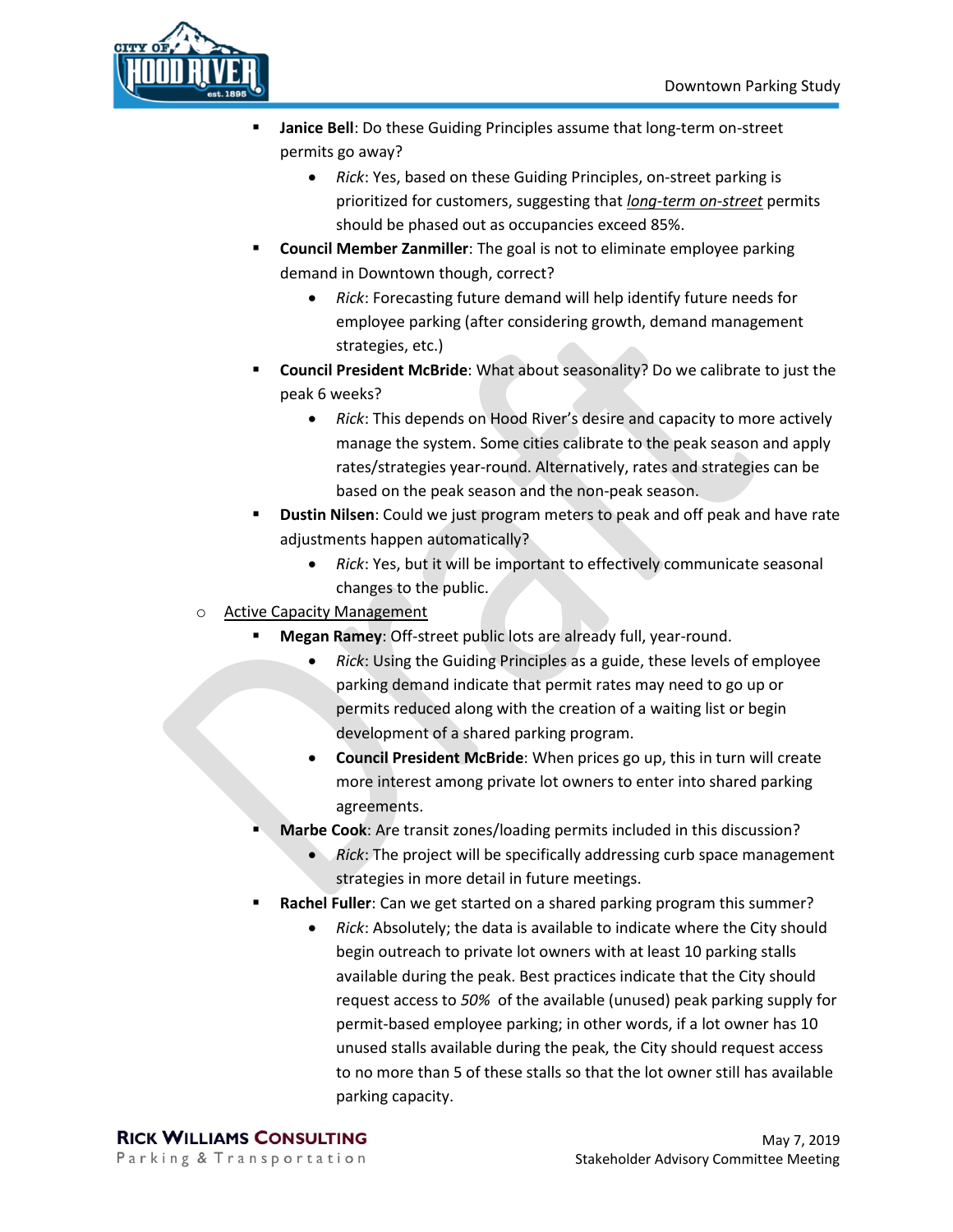

- **Janice Bell**: Agree, this strategy can be immediately applied to start to address the summer 2019 peak season. We can get started on marketing shared parking right away.
- **Council President McBride**: What about lots that have leased out parking stalls but are still underutilized?
	- o *Rick*: The demand data is based on actual demand rather than lease agreements; even if a lot owner has active lease agreements, if unused during the peak period these parking stalls should be considered available for a potential shared parking agreement.
- **Council Member Zanmiller**: Will this program be city managed? Or Business Association? Or other?
	- o *Rick*: Several options are available; depends on administrative burden/city capacity to manage (City collects a piece of fee; owner gets most of fee).
- o Information Systems
- o Integration with Other Modes
	- **Megan Ramey**: Can you clarify what you mean when you say most tourist trips are by vehicle?
		- *Rick*: Most visitor trips to Hood River are made by families and tourists that travel by vehicle (due to distances traveled from Washington, Idaho, and around Oregon, as well as the need to transport recreational gear, etc.). Given this dynamic, strategies to encourage transportation by alternative modes will be most effective when applied to employees living within 5 miles of Hood River.
		- **Council President McBride**: Agreed, many people travel with a lot of gear (kayaks, kites, etc.)
	- **Marbe Cook:** Keep in mind there is a commuter bus taking workers between Portland and Hood River.
		- *Rick*: This transit option will become an even more desirable option for employees if parking fees increase.
- o Planning for Future Supply
	- **Megan Ramey:** Are there cities that use excess meter/permit revenue to pay for alternative modes?
		- *Rick*: Yes, Portland uses parking surplus to fund multimodal transportation (ped/bike improvements, streetcar, etc.). Other cities (such as Olympia) have used net revenue to pay for new parking facilities.
	- **Megan Ramey**: We also need to assess what we envision as the long-term goal for addressing congestion.